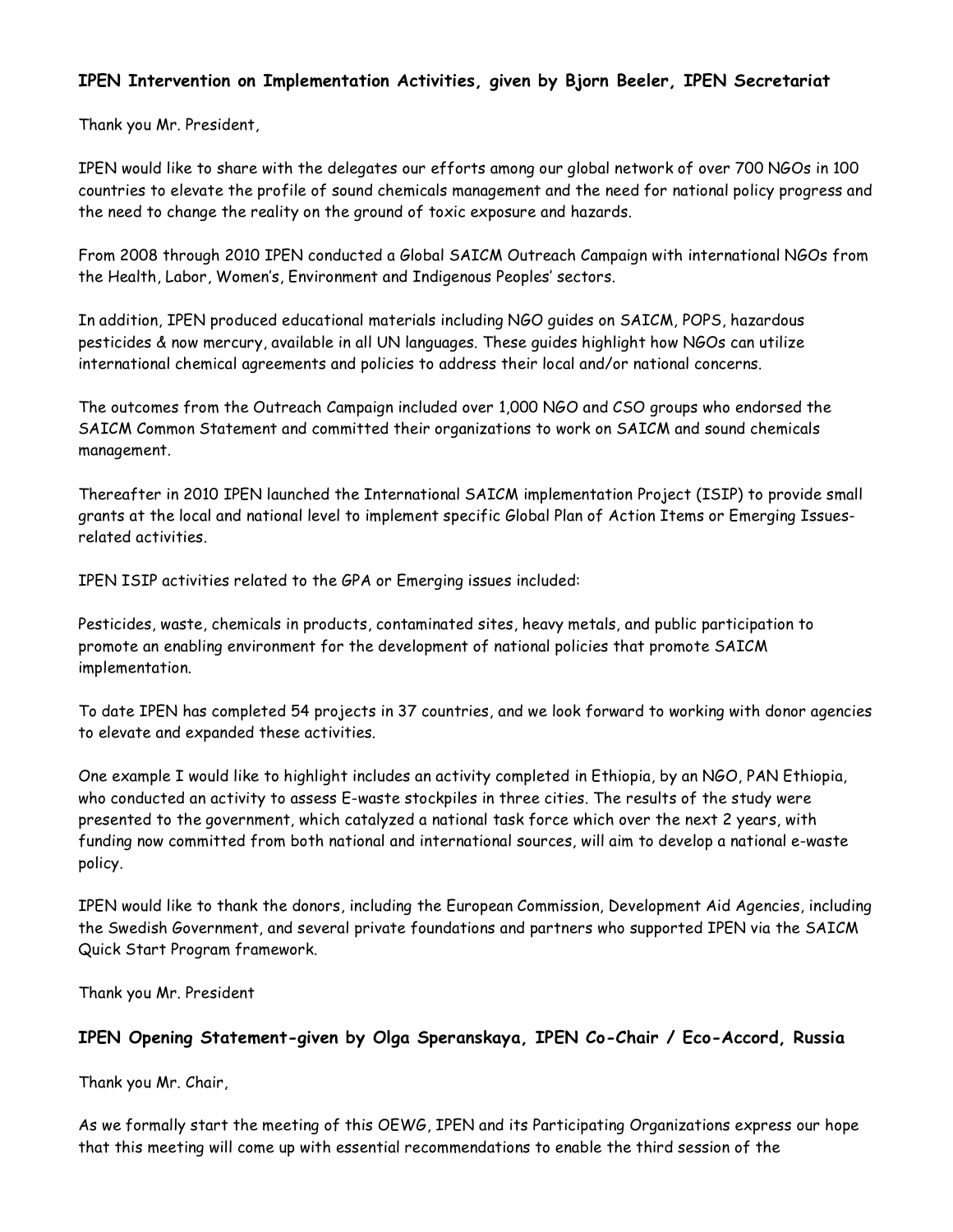International Conference on Chemicals Management next year to make strategic decisions such as those pertaining to the financing of SAICM's implementation and actions on emerging policy issues.

Decisions reached by the OEWG will eventually influence, if not define, the success of ICCM3. We therefore urge delegates to act with resolve and use this meeting as an occasion to re-commit ourselves to completing the unfinished business of achieving SAICM's 2020 goal where chemical exposure is no longer a significant source of harm to human health and our fragile ecosystems.

Specifically, IPEN earnestly requests all delegates to agree to re-energizing the Quick Start Programme (QSP), ensuring that it is adequately funded and its service extended until a more permanent financing mechanism is established for supporting and advancing the sound management of chemicals and the transition to cleaner processes, technologies and industries, especially in developing countries, transition economies, least developed countries and small-island developing states.

The QSP information session we had last night, which showcased the paramount relevance of various QSPassisted projects in catalyzing multi-stakeholder national, as well as regional, collaboration and action toward chemical safety should, we believe, inspire and prompt donor governments to pledge increased financial contributions to the QSP. We very much welcome those projects which helped to build an enabling environment in many countries. These projects will help countries start practical activities on sound chemicals management so to achieve a sustainable change on the ground.

As the QSP is energized and extended, IPEN would like to emphasize the apparent need to continue exploring a more long-term, global financial mechanism to ensure the availability of sufficient and predictable funding for chemical safety and chemicals policy reforms toward a sustainable, toxic-free future for all. This and other issues would benefit from a discussion in a contact group to produce some tangible outcomes for consideration at ICCM3.

Thank you.

#### **IPEN Intervention on Reporting- given by Manny Calonzo, IPEN Co-Chair / GAIA, Philippines**

Thank you Mr. President

Like others, IPEN believes that reporting is important. We appreciate the use of narrative information in the online tool since this helps provide individual flavor to country efforts at implementation beyond the indicators.

SAICM reporting clearly needs to be increased since we note that only 1/3 of the governments have reported thru the online tool.

The NGO reporting indicators are not quite appropriate for us; but we will continue describing our global efforts at SAICM implementation. As we did in ICCM2, we plan to prepare and present a Citizen's Report at ICCM3 describing public interest and civil society efforts at SAICM implementation.

Thank you for your consideration.

## **IPEN Intervention on Hazardous Chemicals in Electronics- given by Birhanu Genet, Pesticide Action Nexus Association, Ethiopia**

Thank you Mr. President.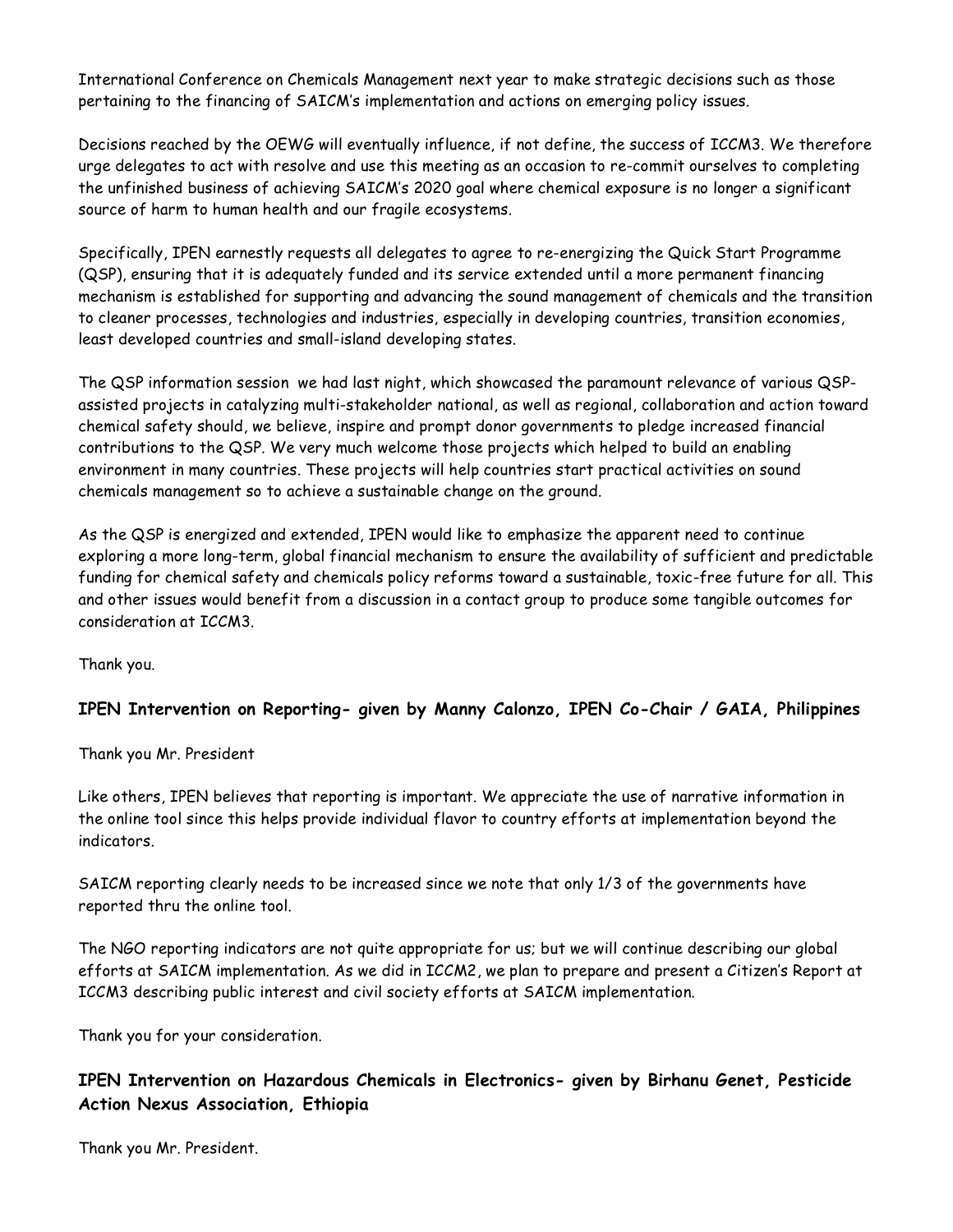I am speaking on behalf of my NGO, PAN Ethiopia, working in Ethiopia, and also on behalf of IPEN and its 700 organizations.

Hazardous chemicals in electronics are an extremely important issue that affects design, production, and the management of the waste generated.

However, I believe that the current Global Plan of Action (GPA) does not specifically address this important issue.

ICCM3 should consider the addition of this topic to the GPA at ICCM3. We believe that having this item in the GPA would be extremely helpful to countries as they prepare their SAICM implementation plans.

For example, in my country, Ethiopia, having electronics in the GPA would increase the profile of the issues; assist with the management of second-hand electronics imported, develop a mechanism to save the health of informal recyclers working and, importantly, help to develop the necessary regulatory policies to manage the electronic waste.

In closing, we believe that delegates at ICCM3 should be able to consider adding the electronics issue to the GPA and strongly support its consideration and addition.

Thank you.

## **IPEN Intervention on Nanotechnology- given by David Azoulay, IPEN Nano Working Group / Center for International Environmental Law, Switzerland**

Distinguished delegates, my name is David Azoulay from the Center for International Environmental Law, an IPEN participating organization, and I speak on behalf of IPEN.

As an active participant in all of the regional workshops organized since ICCM2, we actively participated in the improvement of the Swiss proposal including with the proposal to include activities to increase the involvement of the health sector in identifying, treating and tracking disease potentially caused by exposure to nanomaterials in occupational settings as well as activities to promote the use of extended producer responsibility in relation to manufactured nanomaterials.

We would like to thank Switzerland for this initiative and for the attention brought to incorporating the comments and proposals put forward by regional meetings. We therefore recommend that ICCM3 adopt the Swiss proposal to include a specific work area in the GPA with associated activities in relation to manufactured nanomaterials.

We understand that emerging issues and inclusion into the GPA will be discussed in details in a contact group and reserve our comments on specific activities for this discussion.

#### **IPEN Intervention on Finance- given by Joe DiGangi, IPEN Secretariat**

Thank you Mr. President.

It seems we are commenting on both the QSP and the larger issue of financing so I will include both topics in my comments.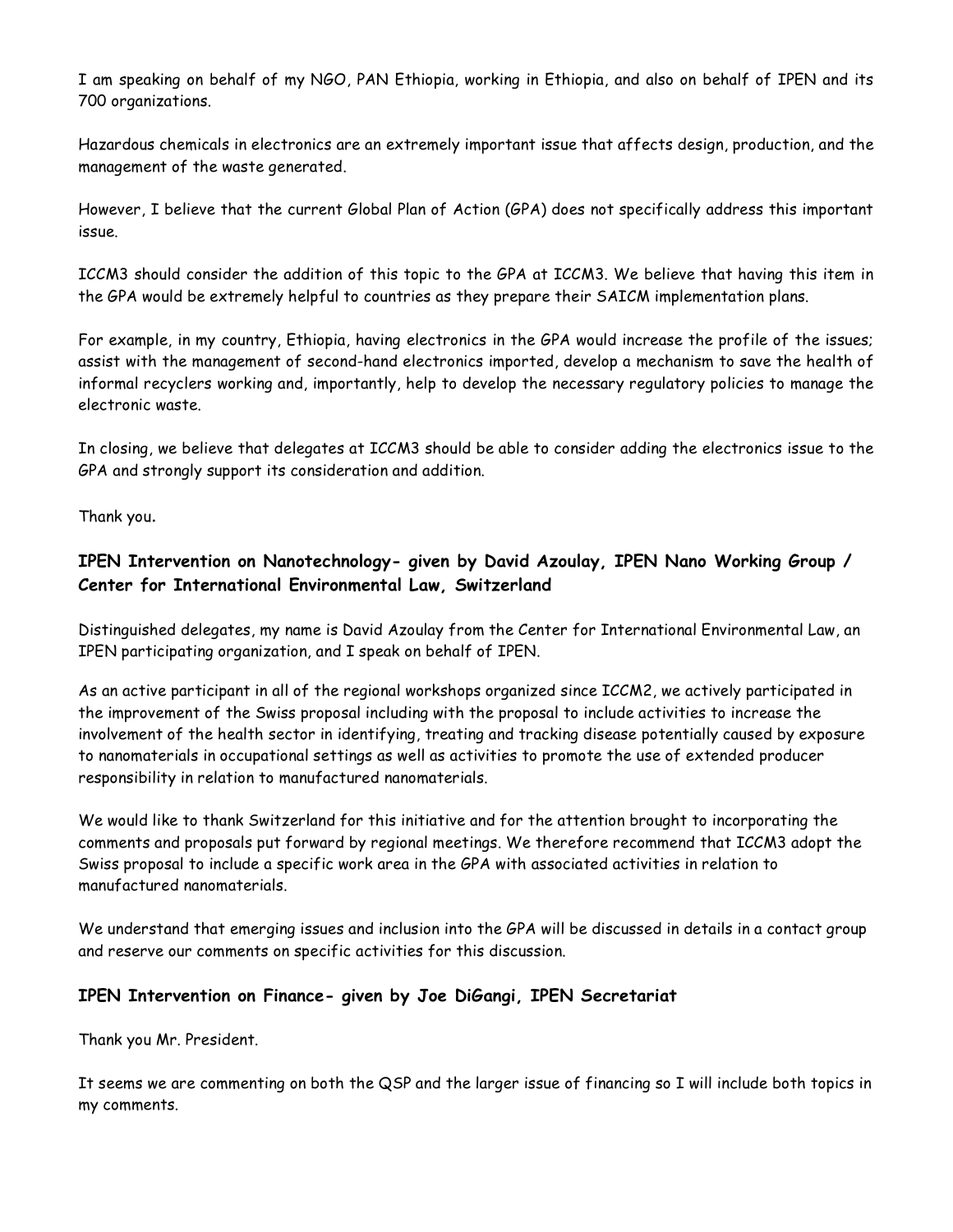On the specific issue of the QSP, IPEN supports continued financial commitments until November 2013 and the disbursement of funds until all activities in the portfolio are completed. We also believe it would be appropriate for the Open-ended Working Group to invite additional contributions to the Trust Fund – especially from those donors that have not previous contributed to the QSP.

Financing may be the most important topic of this meeting.

IPEN would like to make three points:

- 1) To date, the Secretariat has been severely under-resourced and this has impeded effective SAICM implementation; a fully resourced Secretariat is essential and this situation must be resolved as soon as possible
- 2) The QSP should be sufficiently financed and extended until a more permanent long-term mechanism is established
- 3) Discussions need to begin immediately on what kind of financial mechanism will replace the QSP

This OEWG represents an opportunity to begin a serious discussion of these topics with the goal of achieving a draft text for consideration by ICCM3 and/or a framework for intercessional conversations on this important topic in advance of ICCM3.

IPEN believes that an initial focus on the QSP in the contact group would be most helpful in generating draft proposals for consideration at ICCM3. We also propose initial discussions on the possibility of a greatly expanded GEF6 Sound Chemicals Management Focal Area and on other possible approaches to securing adequate and predictable funding including those examined by the consultative process on financing options for chemicals and wastes.

Thank you for your consideration.

# **CIEL Intervention on Finances (resolution II/3 of ICCM2)- given by David Azoulay, Center for International Environmental Law (CIEL), Switzerland**

We understand that a number of delegates have expressed concern that discussing the future of SAICM financial arrangements would be in contradiction with the procedure adopted in resolution II/3 of ICCM2.

Our understanding of article 17 of resolution II/3 of ICCM2 differs from what has been expressed so far. This article does request that the QSP executive board report on its effectiveness and the efficiency of its implementation and make recommendations in the light of its findings for the consideration of the Conference at its third session.

However, the resolution does not give an exclusive mandate to the QSP executive board and does not impede such a discussion to happen here in the Open-Ended Working Group nor does it prevent the OEWG to make direct recommendations to ICCM3 (and to the executive board of the QSP itself).

Given the importance of the issue for the very future of SAICM and for its capacity to reach the objectives set out in DUBAI in 2006, we recommend that a contact group be established in accordance with the mandate proposed by the African group and GRULAC region.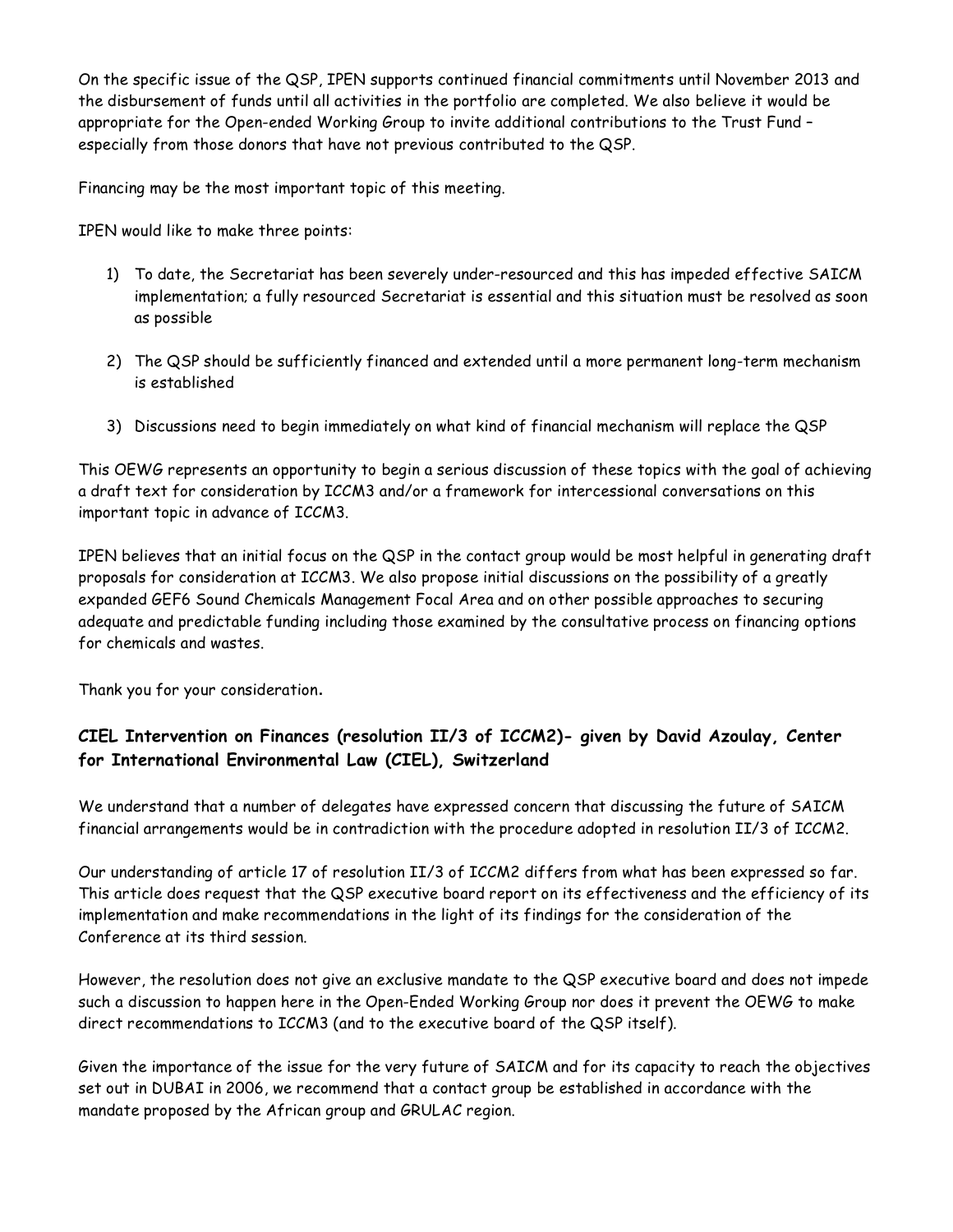#### **IPEN Intervention on GEF / SGP Experience- given by Raghda Malass, Syria Environmental Protection and Sustainable Development**

Thank you Mr President

I would like to note how even small amounts of money can contribute to SAICM implementation.

My society managed to have a project about POPs' harmful effects on human beings & the environment, financed by the GEF Small Grants Programme.

I will briefly describe how much we managed to do with this small grant

We translated POPs module to Arabic language and put it on the society web site & on GEF web site for all who have Arabic native language

- Did 10 minute film about POPs pesticides
- Three workshops, training the trainees
- Brochures about POPs risk
- **Stands**
- Street Posters
- Supporting two masters thesis

Since we had limited financial support we used a diversity of funding sources.

As I am speaking on the behalf of NGOs, we look for more technical & financial support from SAICM to the NGOs as we are the bridge between the normal people & the government, to raise more awareness about sound chemical use & management.

Public interest NGOs are an important resource for effective SAICM implementation and an extremely efficient investment.

Thank you.

## **IPEN Intervention on Lead in Paint- given by Manny Calonzo, IPEN Co-Chair / GAIA, Philippines**

Thank you Mr. President.

IPEN and its Participating Organizations have been working on the issue of lead in paint since 2007. In 2008 IPEN and its Participating Organizations tested paints on the market in 10 developing countries and countries with economies in transition and we found that lead paint is still commonly manufactured, sold and used in many countries – especially oil-based (enamel) paints.

IPEN initiated the effort to have lead in paint identified as a SAICM emerging issue; our Participating Organizations have campaigns on this issue in approximately 20 countries, with the most advanced efforts in several Asian countries; and we are a very active participant in the Global Alliance to Eliminate Lead Paint. The harms caused by childhood lead exposure are very severe and better documented than the harms from virtually any other environmental contaminant. Substitutes are readily available that provide comparable performance and comparable costs.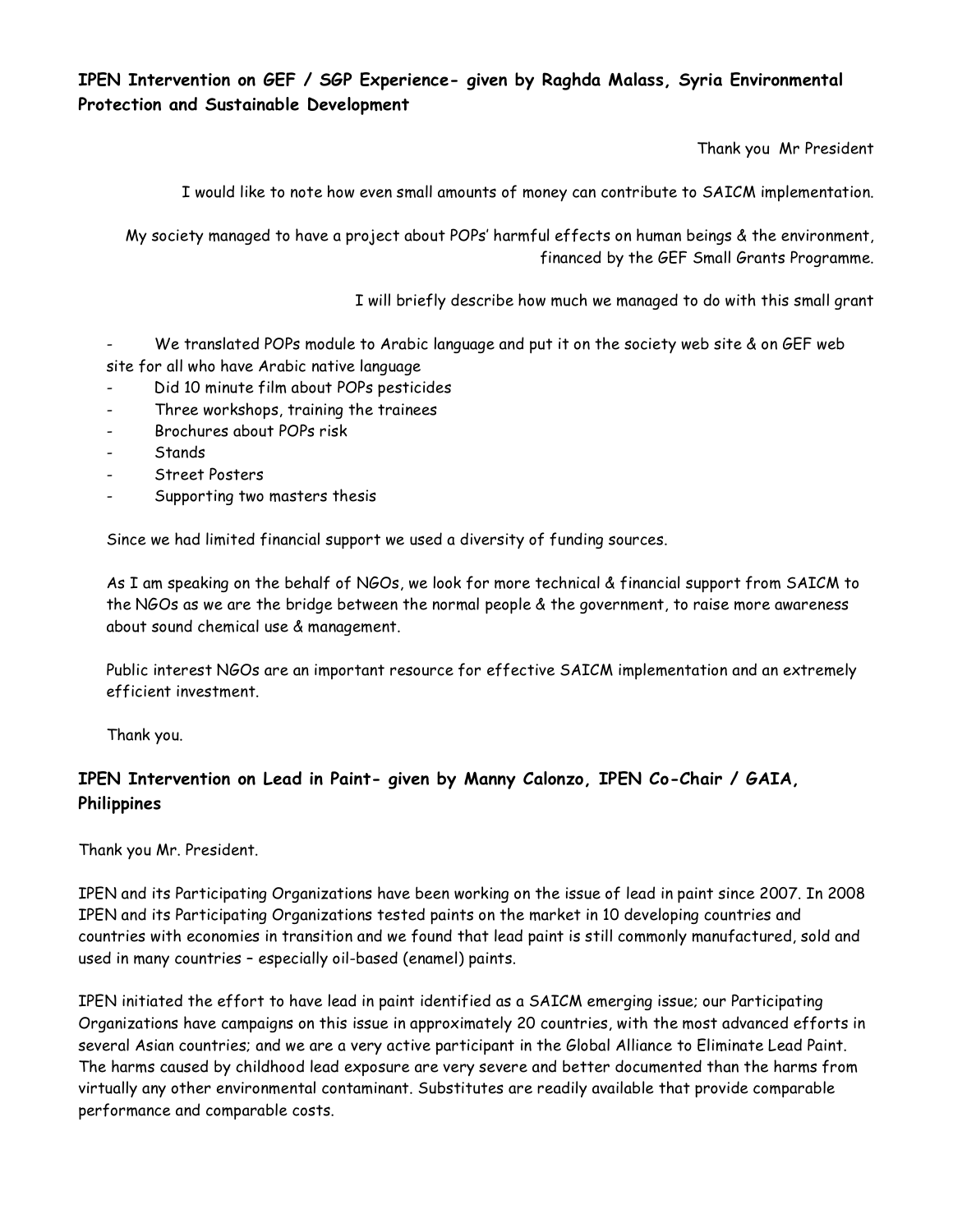Therefore, we see efforts to eliminate lead paints as good and practical case examples in national sound chemicals management.

IPEN is pleased with our dialogue, so far, with the international trade association representing the paint manufacturing industry and we hope to further develop it. Most of the recent testing and data collection on lead paints on the market has been done by IPEN and its Participating Organizations. We are thankful to UNEP, WHO and the US Government for the leadership roles they have been playing in the Global Alliance to Eliminate Lead Paint, but we are disappointed that more governments have not been active. We are also disappointed that resources for the Alliance have been inadequate, and that the pace of work has been too slow.

The EU, through its development cooperation with Asia, has recently approved a significant IPEN-initiated lead paint elimination project with partner NGOs in several Asian countries. We are very thankful for this and take it as a hopeful sign that interest and support for this issue are picking up.

Finally, IPEN considers the lack of market data on lead paints to be a major barrier in developing a strategic global effort to eliminate lead paints. We have tested paints in approximately 25 countries and have found this relatively easy to do, and much less costly than most other testing and sampling programs. We believe it would be very helpful to carry out testing in at least 50 additional countries between now and ICCM3 to provide a good baseline for the decisions the ICCM might take.

IPEN would look forward to cooperating with UNEP and potential donors to develop a plan to carry out such a testing program.

Thank you.

## **IPEN Intervention on Chemicals in Products- given by Olga Speranskaya, IPEN Co-Chair / Eco-Accord, Russia**

Thank you Mr. President

Chemicals in products information systems can provide consumers with the information they are looking for, information which is clear, credible, up-to-date, and comparable, that helps people to make informed decisions about the products that they purchase, use or dispose of.

IPEN believes that an international framework on chemicals in products should be developed to facilitate and guide provision, availability, and access to information on chemicals in products among all stakeholders, prioritising the most vulnerable. However, two things should be secured: first, that the harmonization should not lead to a downgrading of existing standards for human health and the environment, and secondly, that it should stimulate the development of national legislation in developing countries and countries with economies in transition.

Framework elements should be broadened to facilitate public awareness on the issue of chemicals in products to raise the demand for cleaner products including use of the clearinghouse and a broad international consumer campaign to increase understanding and create a driving force for safer products.

So far the situation in developing countries and economies in transition is that consumers are driven by an economic approach rather than by their knowledge and interest in cleaner products. As a result there is a possibility of recalled products being sent to developing countries where there is minimum or no control.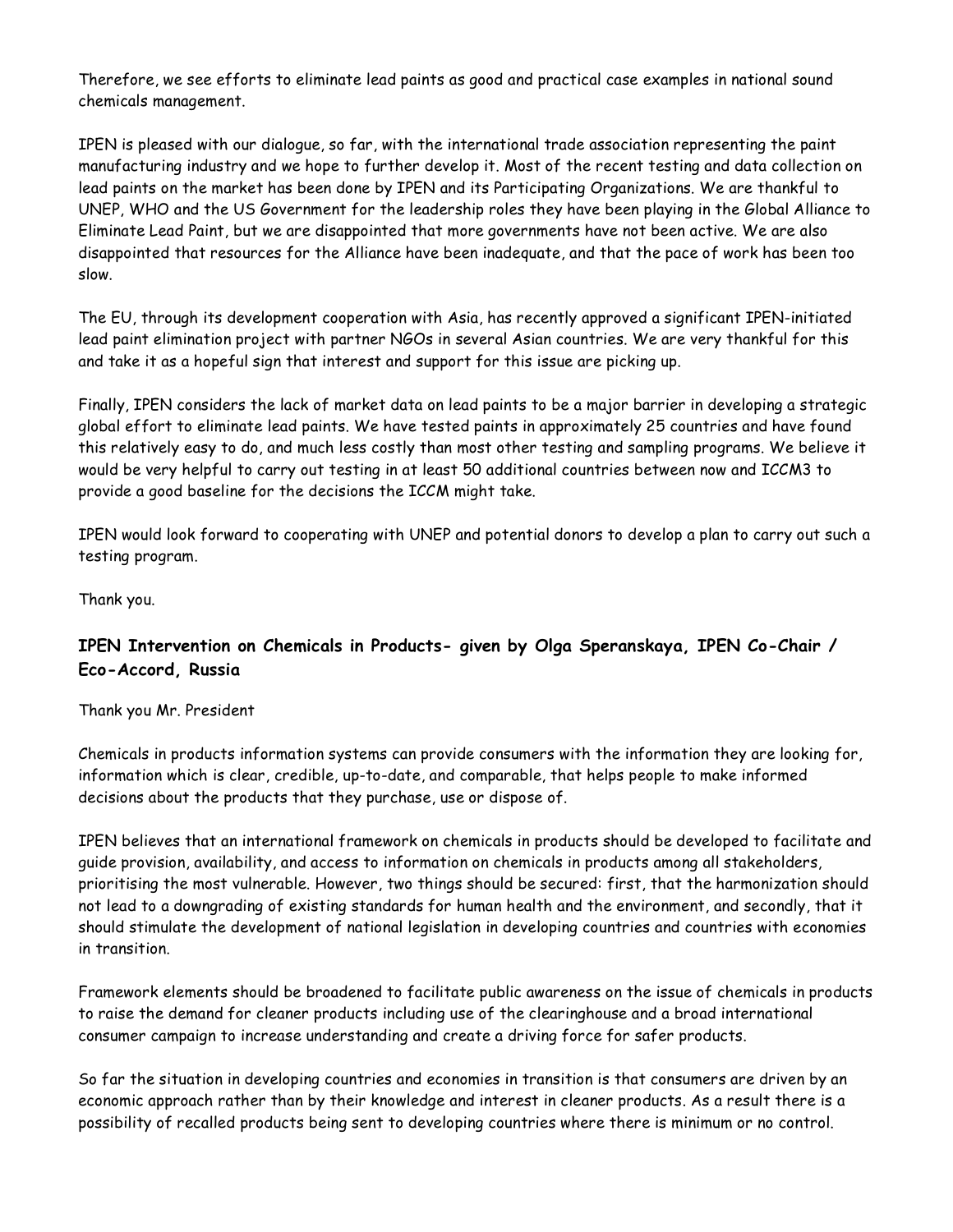The development of appropriate awareness-raising objectives along with technical requirements for new information exchange methods including best policy practices and best technical practices is needed.

Thank you.

## **IPEN Intervention on Hazardous Chemicals in the Life Cycle of Electric and Electronic Products- given by Amanda Hawes, Worksafe, U.S.**

Thank you Mr. President. I am from Worksafe and speak this morning on behalf of IPEN and its 700 participating organizations.

The issue of hazardous chemicals in electrical and electronic products provides a perfect example of SAICM's commitment to addressing the entire lifecycle of chemicals. The issue provides exciting opportunities to address green design, electronics worker health and safety, and end of life issues.

I had the pleasure of participating in the Vienna workshop on electrical and electronic products. The meeting participants represented countries that produce electronics, countries that receive electronic waste, industry representatives, IGOs, and public interest NGOs.

We would like to make three important points about this topic:

- 1) The Vienna workshop participants agreed on some comprehensive key messages on this topic. We believe that this hard work is useful and should be preserved for discussion at ICCM3 by adding them as an annex to any omnibus decision or resolution on this topic
- 2) Several important recommendations on the topics of both community health and worker health came from the Vienna workshop. These include invitations to ILO and WHO for work in this area. We believe that these represent important contributions to the issue and are consistent with SAICM's multi-sectoral emphasis. We believe that these aspects would also be useful to retain in any omnibus decision or resolution.
- 3) Finally, we believe that some further work in this area is necessary to create an international set of best practices. These could include elements such as green design; safer substitutes; extended producer responsibility, worker health and safety, measures to prevent the shipment of "near-endof –life" products**,** and others. We believe that the private sector, governments, workers, civil society and the informal sector would benefit from this work.

Thank you

# **IPEN / WECF / CIEL Intervention on Endocrine Disruptors- given by Alexandra Caterbow, WECF, Germany**

Thank you Mr. President. I speak on behalf of IPEN; CIEL, and WECF. We welcome the UNEP-WHO proposal on endocrine disrupting chemicals. One of the most tragic aspects of EDCs is the vulnerability of young children, particularly unborn and newborn infants. The adverse effects that have been linked with exposure to chemicals with endocrine disrupting properties include: reproductive effects, neurological effects, cardiovascular effects, obesity, diabetes, deformities, cancers, and immune system impairments. The need to protect the most vulnerable is emphasized throughout the core documents of SAICM, such as paragraph 14(b) of the Overarching Policy Strategy.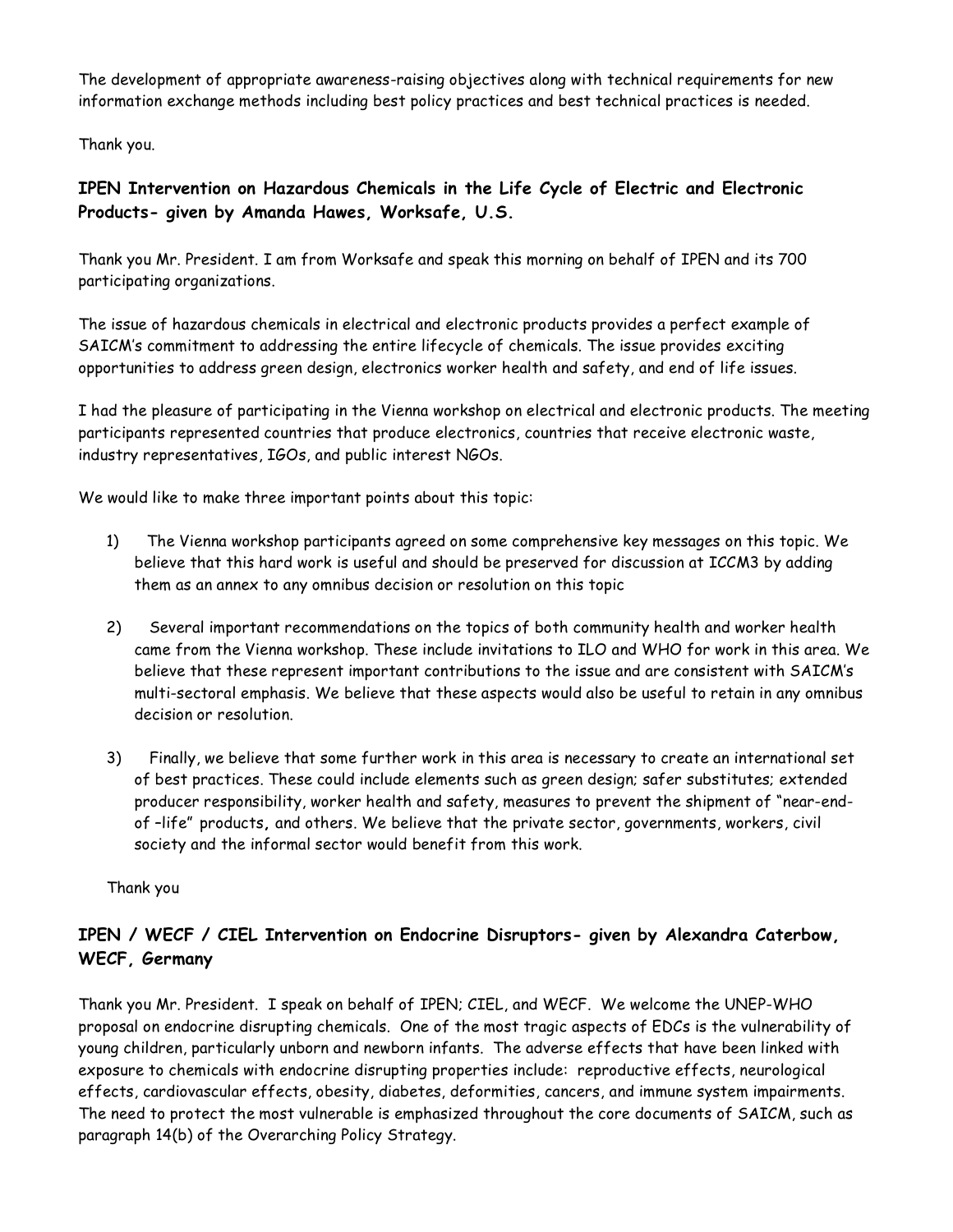Countries, well before the WSSD in 2002, have noted the need for a strategic approach to the global problem of EDCs. However, international processes are still inadequate to address the global challenge of endocrine disruption, as Monday's technical briefing made clear. A global initiative under SAICM, consistent with SAICM's inclusive and participatory nature, is required to meet the objectives of the Overarching Policy Strategy with respect to endocrine disrupting chemicals, namely: risk reduction, access to knowledge and information, capacity building and technical cooperation. We thank UNEP and WHO for their proposal, and fully support the nomination of endocrine disrupting chemicals as an emerging policy issue. We understand that specific details of the proposal would be discussed in a contact group and look forward to further discussions on the proposal then.

## **IPEN/HEAL Intervention on Health Strategy- given by Gohar Khojayan, Armenian Women for Health and Healthy Environment**

Thank you Mr. President.

I represent the Armenian Women for Health and Healthy Environment, NGO SAICM Focal Point in Armenia and a member of the Health and Environment Alliance (HEAL), and IPEN.

As a contribution to enhance implementation of the health strategy on SAICM, Health and Environment Alliance (HEAL) would like to propose a case study in one country of the CEE region linking health surveillance and environmental and bio-monitoring activities. This region has significant amounts of obsolete pesticide stockpiles which pose a serious risk to human health and the environment. The proposed study will link hotspots with the health status of people living in the vicinity of hotspots and help to analyse the impact of a certain hotspot on people's health, prepare recommendations to all stakeholders involved and start an awareness-raising campaign with the aim to reduce negative health effects on the communities with the focus on the most vulnerable groups, particularly children and women. Parallel to this, a desk study based on project results from different countries will be conducted to identify problems and obstacles and make recommendations on future actions.

Thank you for consideration.

#### **IPEN Intervention on Rio + 20- given by Joe DiGangi, IPEN Secretariat**

Thank you Mr. President.

Rio + 20 is especially important to all of us that work on chemical safety since the original Rio Earth Summit adopted Chapter 19 of Agenda 21, launching the global chemicals agenda. Ten years later, heads of state called for SAICM. Now we find ourselves in a situation where climate and biodiversity have grabbed global attention and most of the financing… and chemical safety finds itself marginalized.

We believe that chemical safety and chemical policy reform should occupy a place at the core of the economic and development policy agenda. IPEN plans to elevate this topic at Rio + 20. Since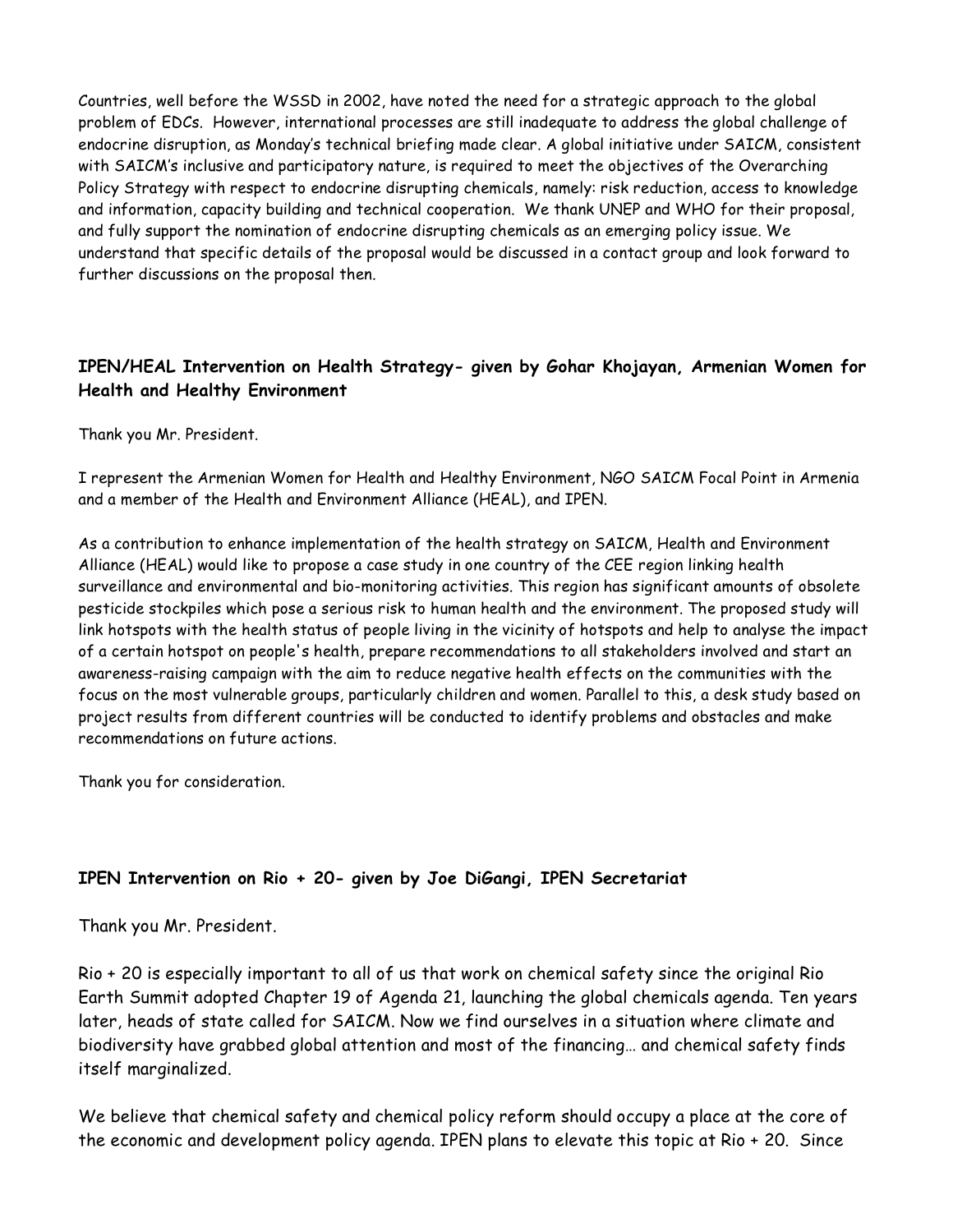the topic of chemicals is likely to get only a very small part of the final text at Rio + 20, we will have to be selective in choosing a small number of key ideas or messages to come from the meeting. We have a proposal that addresses both sustainability and the desperate need for finances. In fact, it is the realization of a key Rio Principle:

Rio+20 should call for establishment of a global cost recovery system so that the chemical industry becomes truly sustainable and pays the true cost of its products. This includes paying to establish and maintain the infrastructure necessary to safely manage its products. We are calling for the realization of Rio Principle 16; the polluter pays principle. Anything less is market distortion.

Here is a little quick math: the global turnover of the chemical industry is more than three trillion US dollars (3,000,000,000,000). That is a 3 followed by 12 zeros. To give you an idea of how big that is: Three trillion seconds is more than 90,000 years. If the global industry paid a 0.1% tax each year, then more than \$3,000.000.000 (billion) would be available for financing the global chemicals agenda annually.

We are proposing this global cost recovery system as a key message from Rio+20 for three reasons:

- 1. Developed countries will \*never\* be able to meet all the financial needs for building and maintaining sustainable national chemicals management programs
- 2. The money needed to assure that chemicals are safely managed is, ultimately, the responsibility of chemical producing industries. When chemicals are produced or used in a country, it is an obligation of the government to ensure that the public's health and the environment are not harmed as a result of chemical exposure or chemical accidents. The costs governments incur in fulfilling this obligation are economic externalities that arise as a result of economic decisions by industry to manufacture and to use chemicals... such external costs should not be borne by the general taxpayer, by the general national treasury, or by any other third party. Rather, appropriate economic instruments should be developed that effectively internalize such costs within the relevant industries
- 3. A global cost recovery system is needed…also take forms such as sub-regional and regional… Given the trans-national nature of the chemicals industry and its markets, purely national approaches to cost-recovery could be very difficult, even for large, highly industrialized countries. For most developing and EIT countries, the burden of establishing a unique national approach could be overwhelming. A purely national approach could also face economic retaliation and/or the country may suffer economically from subsequent distortions in international trade and investment. In addition, the chemical may be widely present in imported products, and may be subsequently released from the product into the environment causing harm. These chemicals may be of substantial volume, and measures to assure they do not harm health and the environment may be costly. But a purely national cost recovery system would likely be unable to recover them. Finally, some Least Developed Countries (LDCs) may have great needs, but national cost-recovery could not be reasonably expected to generate sufficient revenues. For these and other reasons, a global approach would be preferred.